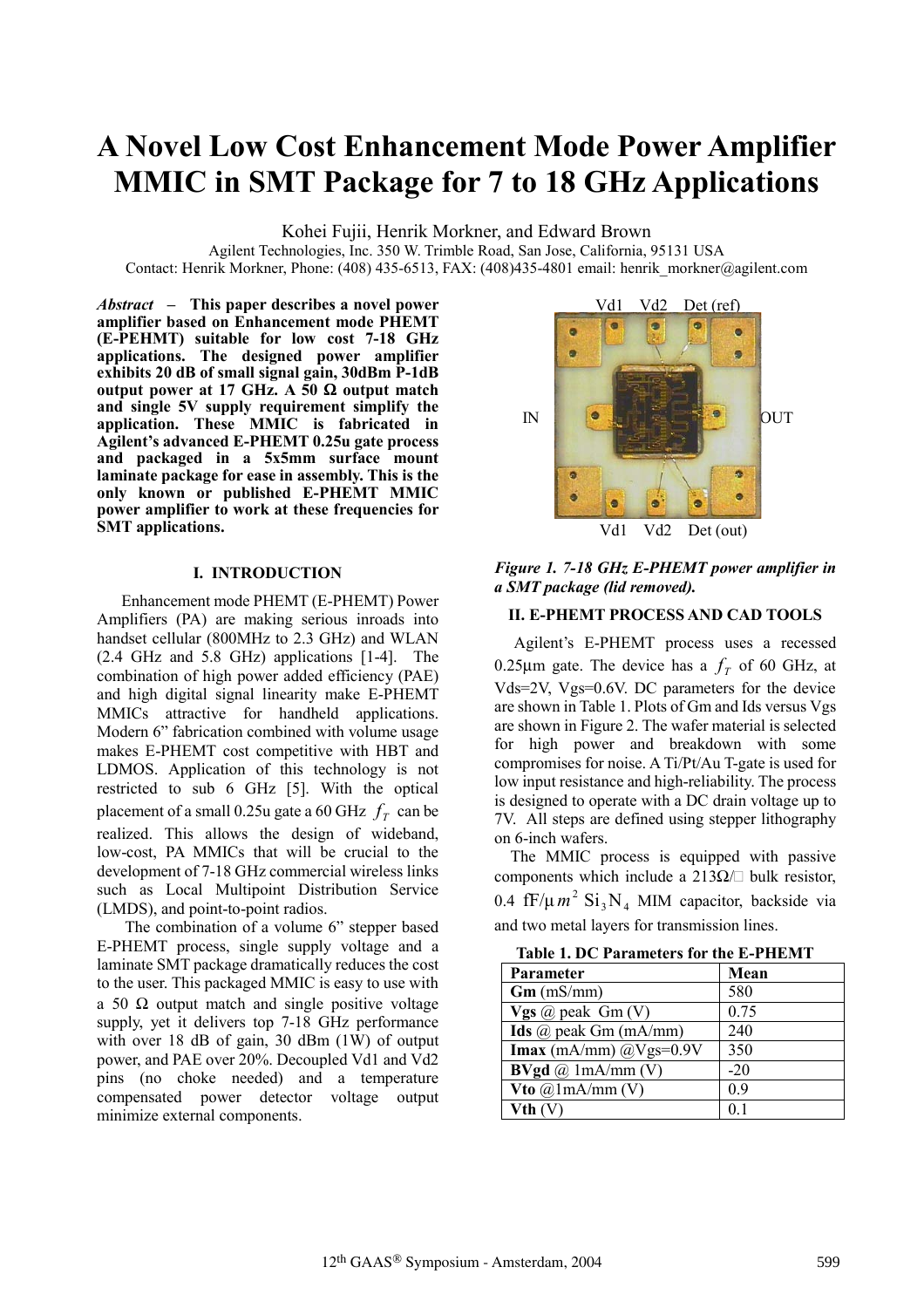

*Figure 2. A plot of Gm and Ids versus Vgs for the E-PHEMT device at Vds=2V* 



*Figure 3. Layout of the power amplifier (2 x 2mm)* 



*Figure 4. Schematic for the power amplifier*

## **III. POWER AMPLIFIER DESIGN**

In the PA design, the DC biasing condition should be selected by the best compromise between gain, output power, and gate conduction current. E-PHEMT based amplifier design requires careful selection of the DC biasing condition since the Vgs at Gm peak is fairly close to the  $V_{\text{TO}}$ . This design selected a 32% *I*max-biasing level. At this bias level, the major cause of the power limitation is the forward conduction current through the gate.

Figure 3 shows a layout of the single-ended amplifier. A simplified schematic diagram of the single-ended amplifier is shown in Figure 4. It consists of a 2-stage, power amplifier design with two 800µm E-PHEMT in the first stage driving four 800µm E-PHEMTs in the final stages. The 800µm E-PHEMT cells are configured internally as eight, 0.25 x 100µm gate fingers, and simulated with a large-signal model [6-8]. The input, inter stage and output matching circuits are composed of pre-matching circuits and impedance transformers. Pre-matching circuits decreases the frequency dependence of input and output impedance. In addition a constant resistance network is employed for the input side of the FET and a parallel resonant stub is employed for the output side of the FET [9]. As an impedance transformer, a Chebyshev low-pass filter configuration is employed [10]. A reactive output matching network provides the final stage with optimum load impedance for maximum output power across the band. The optimum load was determined by using a load-pull simulation based on the large-signal model.

The E-PHEMTs are biased with a positive gate voltage provided by the current mirror topology shown in Figure 4. A current mirror makes circuit biasing less sensitive to process variation of the threshold voltage (Vth), than a resistor-ladder-network or external fixed supply. A resistor forms a constant current source to set the bias of the current mirror FET.

The result is a high gain, single DC supply power amplifier that operates from 7 to 18 GHz. The MMIC has a partial input and output match to  $50\Omega$  $(-5dB$  to  $-12$  dB return loss). It is unconditionally stable over all frequencies and bias conditions. Vd bias can be applied from either side. Gate voltage is internally set using a current mirror but can be overridden with the Vg pin to optimize for linear or saturated power amplification. A reference and output detector allows differential output power detection over 15 dB of range.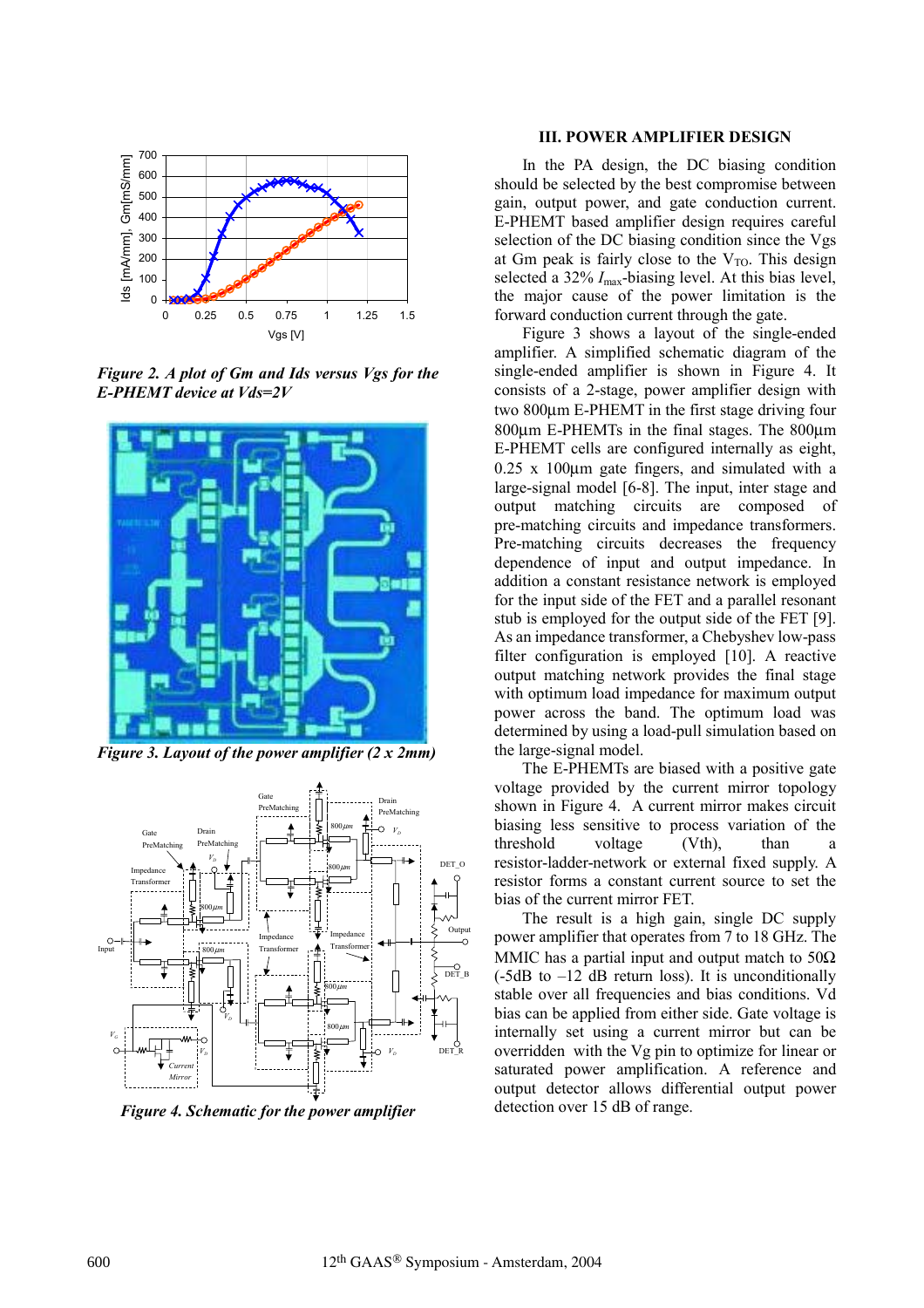### **IV. PACKAGE DESIGN**

The Package is designed with a 5x5mm dimension and full surface mount capability. It takes into full account the parasitic involved with routing a high frequency signal up and through a ground plane transition. Built with Rogers 4350 material with metal backing it is fully compatible with modern low cost, high volume assembly and test in panel form.



*Figure 5. DC-20 GHz low cost package* 

The I/Os of the package are designed using extensive EEsof HFSS three dimensional simulations were used to carefully design the input and output coplanar to via to micro-strip transitions. The result is a package I/O is capable of maintaining better than 15 dB return loss to 40 GHz. Capacitive compensation is built into the MMIC and the package micro-strip launch to compensate for the bond wire inductance.

The MMIC is assembled using automated bonders in the package while still in panel form. Then lids are epoxy attached forming an air cavity above the device for maximum performance. Last, the panel is 100% tested at microwave frequencies to ensure performance for the customer.



*Figure 6. DC-20 GHz low cost package*

## **V. MEASURED RESULTS**

For the small-signal measurement, the PA was biased at Vds=6V and Id=35% Imax, and tested on-wafer environment. The small-signal data for the single-ended amplifiers is shown in Figure 7 over the 3 to 21 GHz frequencies. The PA demonstrated a gain of typically 18 dB from 7 to 18 GHz.

Measured output power (P-1) and the power added efficiency (PAE) at 1dB gain compression are shown in Figure 8. The amplifier demonstrated more than 30dBm output power at 1dB gain compression point (P-1) over the 7 to 18GHz frequencies. Measured output power (Pout), Gain, and PAE versus input power at Frequency=9GHz. Vds=6V, Ids=35% Imax are shown in Figure 9. The amplifier showed 30dBm P-1 with 25% PAE. In this condition, the amplifier requires 1mA forward conduction gate current.



*Figure 7. Measured and simulated small-signal performances of the power amplifier, Vds=5V, Ids=35% Imax* 



*Figure 8. Measured output power and PAE at 1dB gain compression for the power amplifier. Vds=6V, Ids=35% Imax*